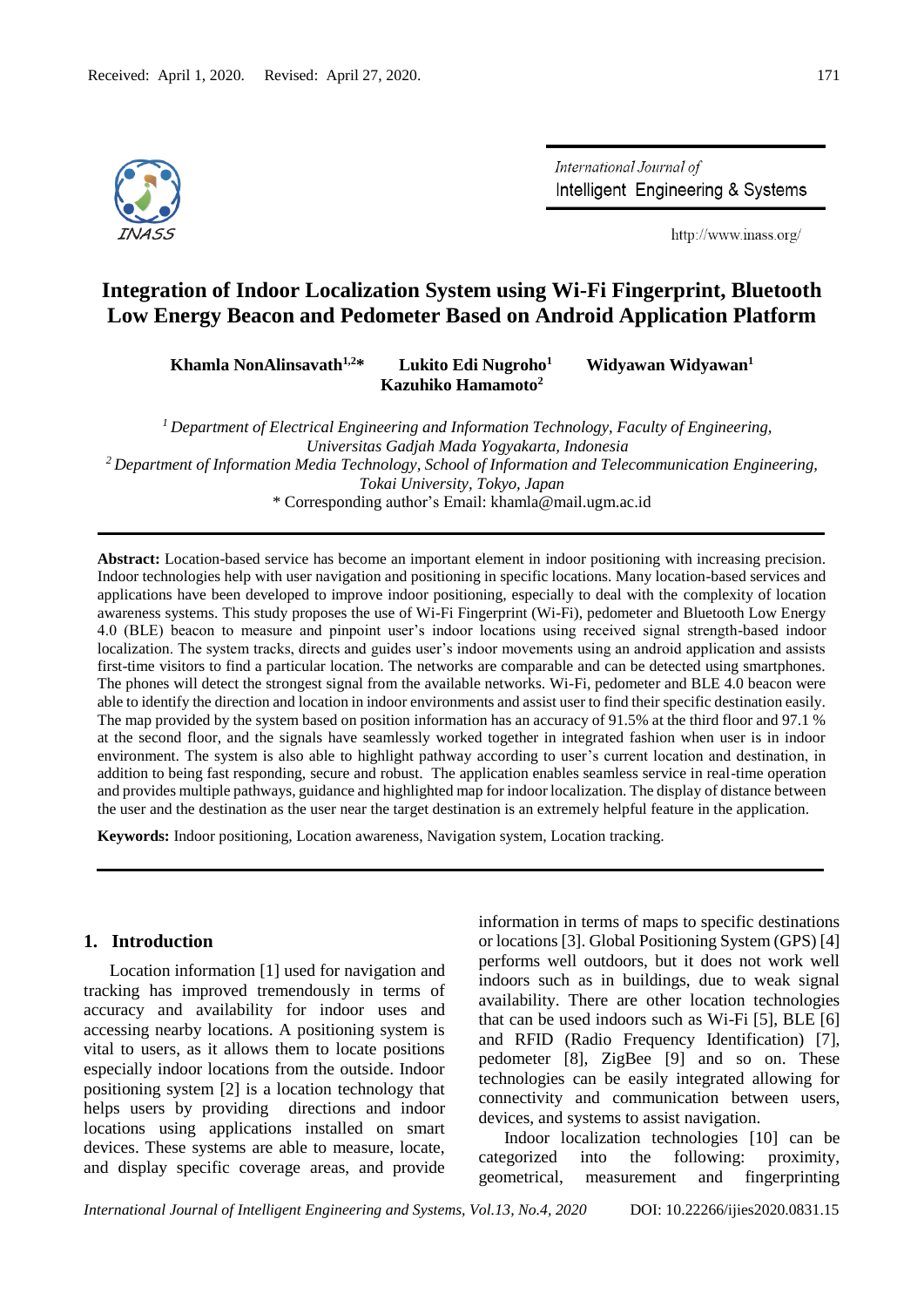techniques. Most use radio signal strength (RSS) to estimate relative locations especially indoors and are efficient due to being small, cheap and easy to setup, rendering low power consumption. Meanwhile, BLE beacon has also been commonly used indoors, which works by emitting low energy signal via smartphones. Indoor positioning system holds values both commercially and academically as it supports daily lives, making it more convenient to navigate and saves time and resources to get to various places like university campuses, shopping centers, indoor stadiums, and so on. Thus, there is constant need to improve the technology and performance of indoor positioning systems to simplify, enhance, and improve location awareness indoors.

Many researches have discussed the use of Wi-Fi and BLE beacon for relevant application related to indoor positioning services. Wi-Fi works indoors when its signal is available and accessible. BLE beacon is a high-quality alternative that works well with other indoor positioning technologies. It is energy-efficient, provides quick respond and works effectively in spaces like footpaths, rooms and multifloor buildings.

However, there are some challenges in using the system such as position accuracy, indoor map availability, location privacy, service continuity from outdoor to indoor area, limitation in signal in available indoor, and practicality since the system relies on various components such as device, technologies, and environment. Uncertainty in the signal around the building or indoor location adds to the challenge when user needs to find specific location, and available signal sometimes does not cover all area. It is difficult to design a system where user can appoint another person(s) to provide accurate directions without assistance from others, or in the absence of people in a complex location. Furthermore, the challenge in developing indoor localization system has been a huge obstacle for indoor application that relies on availability and accuracy of indoor positioning service, as lack of accurate positioning is the key issue for tracking system in indoor environment. The application needs to be able to localize user accurately and seamlessly, offering reliable, inexpensive indoor positioning and providing location information that is fully attached to the environment and proposed system. [11]. This research proposes an indoor positioning system to provide, detect, localize target positions accurately, and plan routes for user to travel from their current location to a desired location using Wi-Fi, pedometer and BLE 4.0 beacon. The system will track peoples' location, monitors the environment, and provides real-time support and uninterrupted service. Indoor

Technologies work together to overcome each other disadvantages: Wi-Fi that consumes more energy than BLE; BLE that is less accurate compared to Wi-Fi. By obtaining better localization and improving positioning algorithms, the proposed system will have better performance as compared to mechanisms proposed in other research works as outlined in Table 1.

This research paper is divided into the following: section 2 presents the related works on indoor localization; section 3 discusses the system implementation and experimental setup for an indoor positioning system; section 4 analyses the results of the experiment involving the system; section 5 provides a conclusion.

### **2. Related Works**

Indoor positioning systems [12, 13] have been developed and researched extensively. They have been used to navigate indoors in places like hospitals, shopping malls, campus buildings, and warehouses. They have been commercialized and further researches are ongoing to improve the products on offer. [14] proposed an android application which enables efficient indoor navigation that tracks peoples' exact location inside a large building by using built-in sensors in smartphones like magnetometers, gyroscope, and accelerometer. The application can run without any infrastructural facilities like Wi-Fi access points, BLE beacon dongles, RFID readers or sensor chips. The application was tested successfully in a selected indoor location within the institute, and it generated accurate results in different climatic conditions. The application is lighter, more user-friendly and consumes less memory and CPU time than the existing application. P.K Binu [15] presented a system to determine vehicle location indoors by combining location fingerprinting using BLE beacon and relative positioning using vehicle sensor data via controller area network (CAN). The two components used a combination of Kalman and particle filter incorporated in the building's layout. The proposed system was tested in real-life situation, where a test vehicle was driven into a large parking garage along a predefined route through the building. The system showed better performance with the map information acting as an additional sensor input to overcome existing constraints. However, authors found out several obstacles during the experiment; it was challenging to generate accurate value for each sampling point due to continuous fluctuations in magnetic field, and in the event that the user's walking patten is different from the trainer's.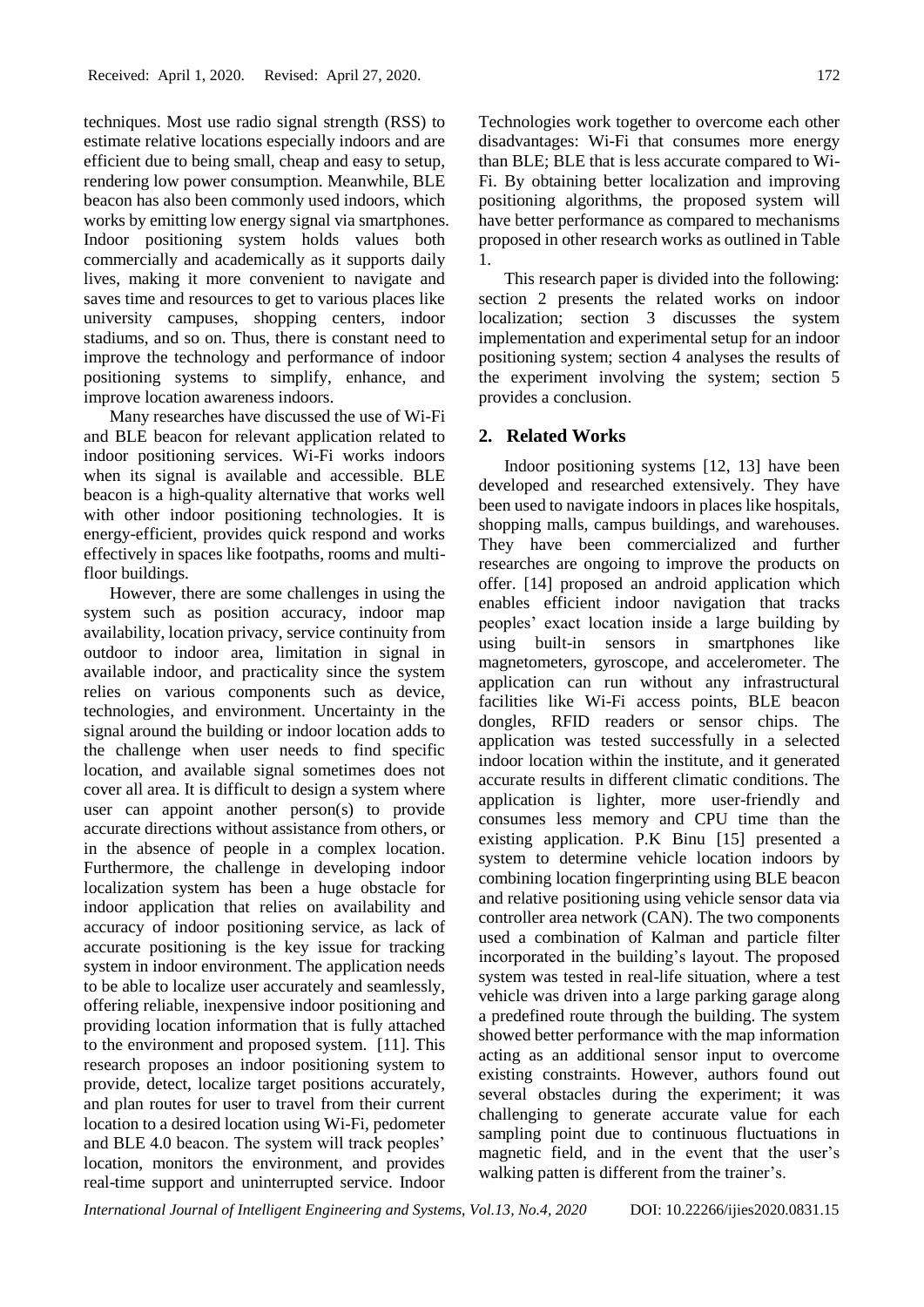| <b>Name</b>              | Accuracy  | Cost | Coverage        | <b>Benefits and drawbacks</b>          |
|--------------------------|-----------|------|-----------------|----------------------------------------|
| Active Badge (Infrared   | $1m - 5m$ | Low  | Poor indoor     | Short-range detection; no clearance of |
| Bases) [19]              |           |      |                 | multipath.                             |
| Active Bats (Ultrasound) | $3m - 5m$ | High | Medium indoor   | Sensitive to environment.              |
| [20]                     |           |      |                 |                                        |
| Mall of America (Wi-Fi)  | $1m - 5m$ | Low  | Good indoor     | Clear multipath; high processing       |
| [21]                     |           |      |                 | power; limitation in mobility.         |
| Proposed System (Wi-Fi,  | $1m - 5m$ | Low  | Good indoor and | Infrastructure available everywhere;   |
| BLE beacon, pedometer)   |           |      | outdoor         | clear multipath; high processing       |
|                          |           |      |                 | power and speed; multiple available    |
|                          |           |      |                 | signals integration.                   |

Table 1*.* Benchmarking between the proposed system and existing inventions

W. Jiang [16] presented a seamless indoor-outdoor navigation system based on GNSS (Global Navigation Satellite System), INS (Inertial Navigation System) and terrestrial ranging techniques that are able to support accurate indooroutdoor positioning. The system performed well both indoors and outdoors since the results show that GNSS, Locata, and INS were all able to provide navigation information. Fusing the observations from the three sensors seems to be the best solution in terms of reliability and accuracy. However, the positioning accuracy in the system can be compromised by the severe multipath disturbance in metal-clad warehouse, and the difference in operation between indoor and outdoor environment whereby, the outdoor is still less stable than indoor in real-life environment.

In [17], the author presented an android platform to implement step detection in order to assist in collecting radio fingerprints based on quick radio fingerprint collection (QRFC) algorithm, divided into two algorithms called moving sampling (MS) and stepped moving sampling (SMS). The findings can aid researchers studying the application of smartphone android platforms for indoor positioning application, and ways to collect appropriate signals through simple methods, with reduced errors and improved accuracy. An experiment to collect signals was done along a hallway of 54 meters in length and the signals took between 150 to 300 seconds for MS and SMS, respectively. The strength of signals obtained in the test reflected real-life situations more accurately than other systems as the user held the smartphones by hand during movement and positioning. Safei [18] proposed a trilateration technique to determine user's position indoors based on the strength of Wi-Fi signal with IEEE 802.11g from access points indoors, and proposed a formula to analyze the distance between user and each access point. The proposed formula and trilateration technique can be used to determine and calculate user's position indoors. However, to determine the position of user indoor based on Wi-Fi signal strength, the system need to classify a clear solution for position detection.

## **3. Methodology and Experiment Setup**

## **3.1 System implementation**

An indoor positioning system was set up using Wi-Fi and BLE 4.0 beacon to identify and guide user accurately to a specific location indoors from the outside. BLE beacon is a small device that consumes very low energy, able to measure indoor environment precisely and communicate with other devices. The proposed system used BLE beacon and Wi-Fi to map the user's route between the source and destination. The system would show the availabie signals, where the user can connect to the strongest signal in the application. The application would collect all information to assist with positioning and direct the user to destination.

Android platform acts as a user interface in the proposed system, utilized by other smartphone applications as a location finder and to specify positions by communicating and transferring information between the user and the system.

BLE beacon was used to transmit signals if there was no Wi-Fi signal available in the building. Sometimes it could be impossible to collect fingerprints as some area may not be connected to a Wi-Fi. When setting up the BLE it is important to consider the range of the network and distance between devices. If the current location can detect Wi-Fi signals, then the system would choose Wi-Fi mode automatically for the user. BLE is suitable to be used indoors since it is cheap, small, and consumes less energy. Devices also work well on an android platform, and do not require many components and can support both Wi-Fi and BLE beacon to obtain directions and specific locations.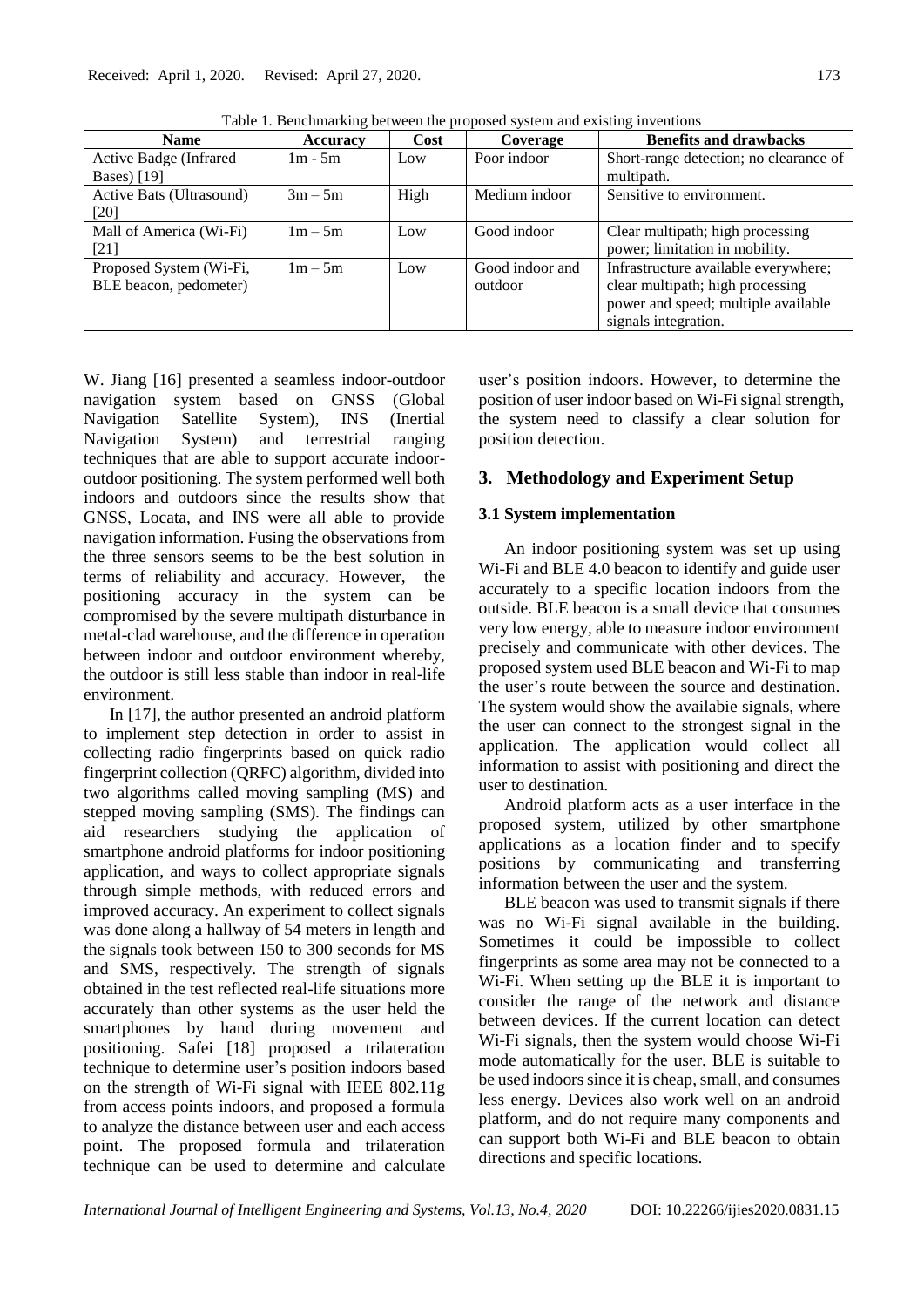

Figure*.* 1 Floor plan of the first floor in JTETI Building (left) and system design for indoor localization using Wi-Fi, pedometer, and BLE beacon (right)

In order to evaluate the efficiency of the system in an indoor environment, the study combined Wi-Fi, pedometer and BLE beacon technologies. Experiment (Fig. 1) was designed by placing Wi-Fi access points and BLE beacon together to collect route information from various locations to other destinations without hindrances. Pedometer technology was used to count user's steps and specifiy the distance between current location and destination, as well as to measure the accuracy of indoor direction when user moves from overlapped area to a specific indoor position. The study measured signal strength by collecting fingerprint signals from Wi-Fi access points and BLE beacon transmitters using a smartphone (Samsung Galaxy S7 Edge) to communicate, direct user and process information. The smartphone detected signals from all available networks and the system would decide to latch on to the strongest signal, and used the signal to direct user to destination.

Smartphone equipped with Wi-Fi, pedometer and BLE beacon modes was used to collect information on the strength of received signal between two sites before sending them to the system. The signals were continuously scanned at the base stations of the respective technologies to obtain the strongest signal that can assist the user in moving to target location.

The system used an indoor localization map to map out the building interior for better accuracy while tagging the route for user i.e. the length of pathway, floors inside the building etc. The system took few seconds to search for the best signals among the available networks (Fig. 2). The BLE beacon and Wi-Fi data provided various information like user's position indoors, their estimated position and the distance between Wi-Fi and BLE beacon.

#### **3.2 Experiment setup**

Numerous BLE beacon and Wi-Fi access points were set up inside the building of Electrical Engineering and Information Technology, Faculty of Engineering, Universitas Gadjah Mada (called as JTETI Building as shown in Fig. 1 (left)). The proposed location is a three-floor building with different architectural and interior design. BLE beacon were placed every 15 meters from the entrance and Wi-Fi access points were placed every 50 meters to ensure full indoor coverage. The participating user used a Samsung Galaxy S7 Edge smartphone, equipped with detector of various signals such Wi-Fi, BLE beacon, pedometer and others.

We estimated the user's current position and the attached devices around the building using Euclidean metric, which measures the vector of fingerprint  $x =$  $(x_1, x_2, \ldots, x_n)$  at the n space from other point  $y = (y_1, y_2, \ldots, y_n)$  $y_2$ , ...  $y_n$ ). The distance *(d)* between two different points from *x* to y position was calculated as follows:

$$
d(x,y) = \sqrt{(y_1 - x_1)^2 + (y_2 - x_2)^2}
$$
 (1)

We implemented the system by combining three networking technologies namely Wi-Fi, BLE beacon and pedometer in order to provide available alternative when user missed the signals from one of the networks. The signal was classified and calculated as follows: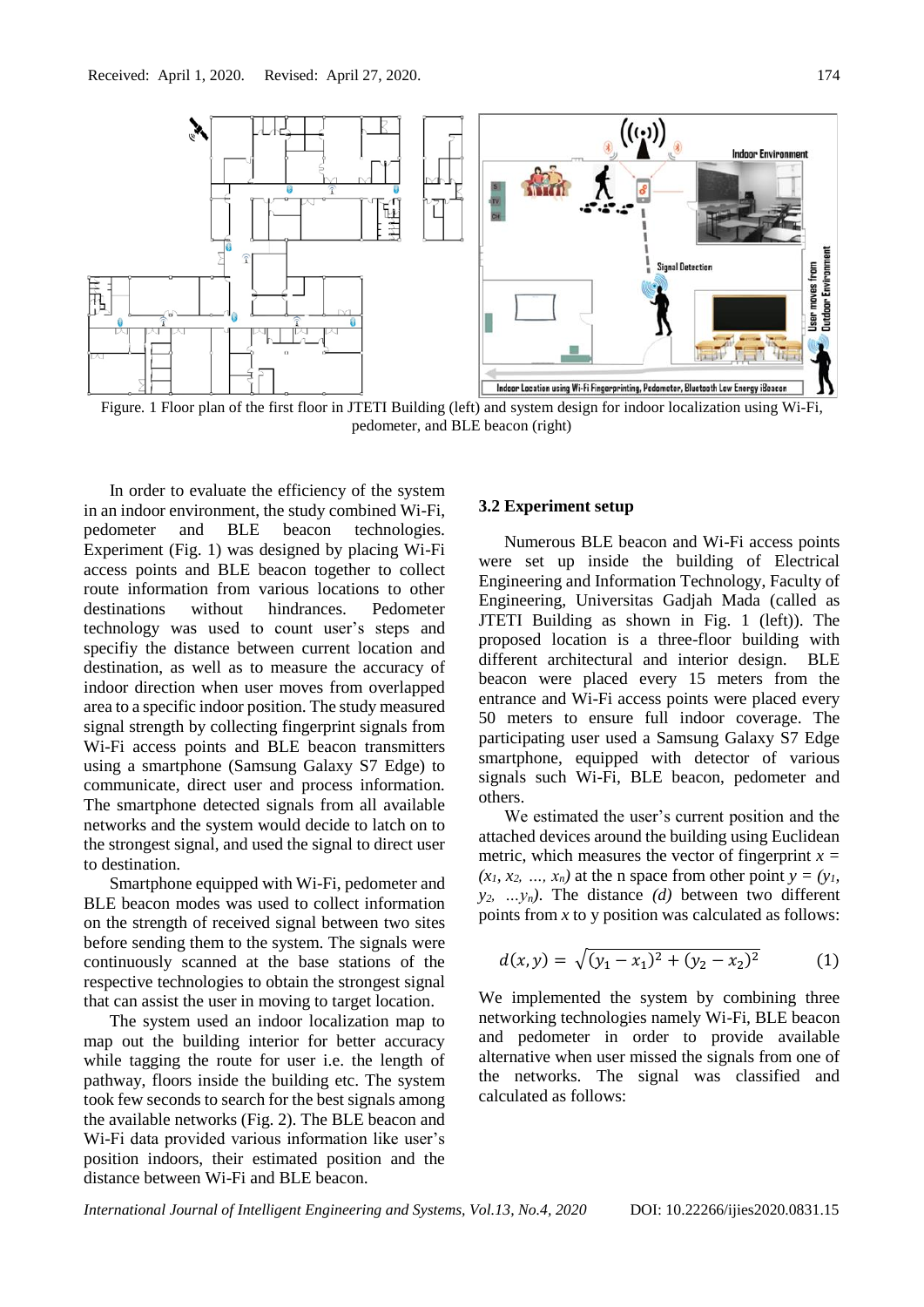

Figure*.* 2 Flowchart of the proposed system

$$
\begin{bmatrix}\nd_1 = \sqrt{(y_{w1} - x_{w1})^2 + (y_{w2} - x_{w2})^2} \\
d_2 = \sqrt{(y_{b1} - x_{b1})^2 + (y_{b2} - x_{b2})^2} \\
d_3 = \sqrt{(y_{p1} - x_{p1})^2 + (y_{p2} - x_{p2})^2}\n\end{bmatrix}
$$
\n(2)

Received signal strength expressed as power at a particular distance,  $d$  ( $d_1$ ,  $d_2$ ,  $d_3$ , ... $d_n$ ) from one point to another throughout different range of points and environments was calculated using equation 2: *w* represents the strength of received Wi-Fi signal between two different positions, point  $x_w$  to point  $y_w$ ; *B* represents the strength of received BLE beacon signal between point  $x_b$  to point  $y_b$ ; *p* represents the strength of pedometer signal from point  $x_p$  to point  $y_p$ . Combination of the three localization technologies can provide user with multiple alternatives to maintain connection with the system in the event of access failure to one of the localization technologies, where user can swiftly switch to another localization mode with stronger signal. The combined indoor technologies could enhance the usability and accuracy of user's indoor positioning.

#### **3.3 Test specification and condition classification**

In order to make sure the system and application were successfully implemented, we designed application testing and conditions (Table 1) to analyze the environment and input, which include components of decision and condition coverage, multiple conditions and black box test. Test design is a process of providing input to the system and checking on how the system processes the input to generate output when the system was implemented in real environment and assigned indoor conditions, where user moved from outdoor to indoor. This test helps to uncover defects at structural level and complexity in application operation. The tests was carried out from bottom to the top, in addition to functional layer to ensure system adaptation to environmental changes and recognition of building information such as rooms, floors, pathway, reference points and level of the floor based on coordinates of point.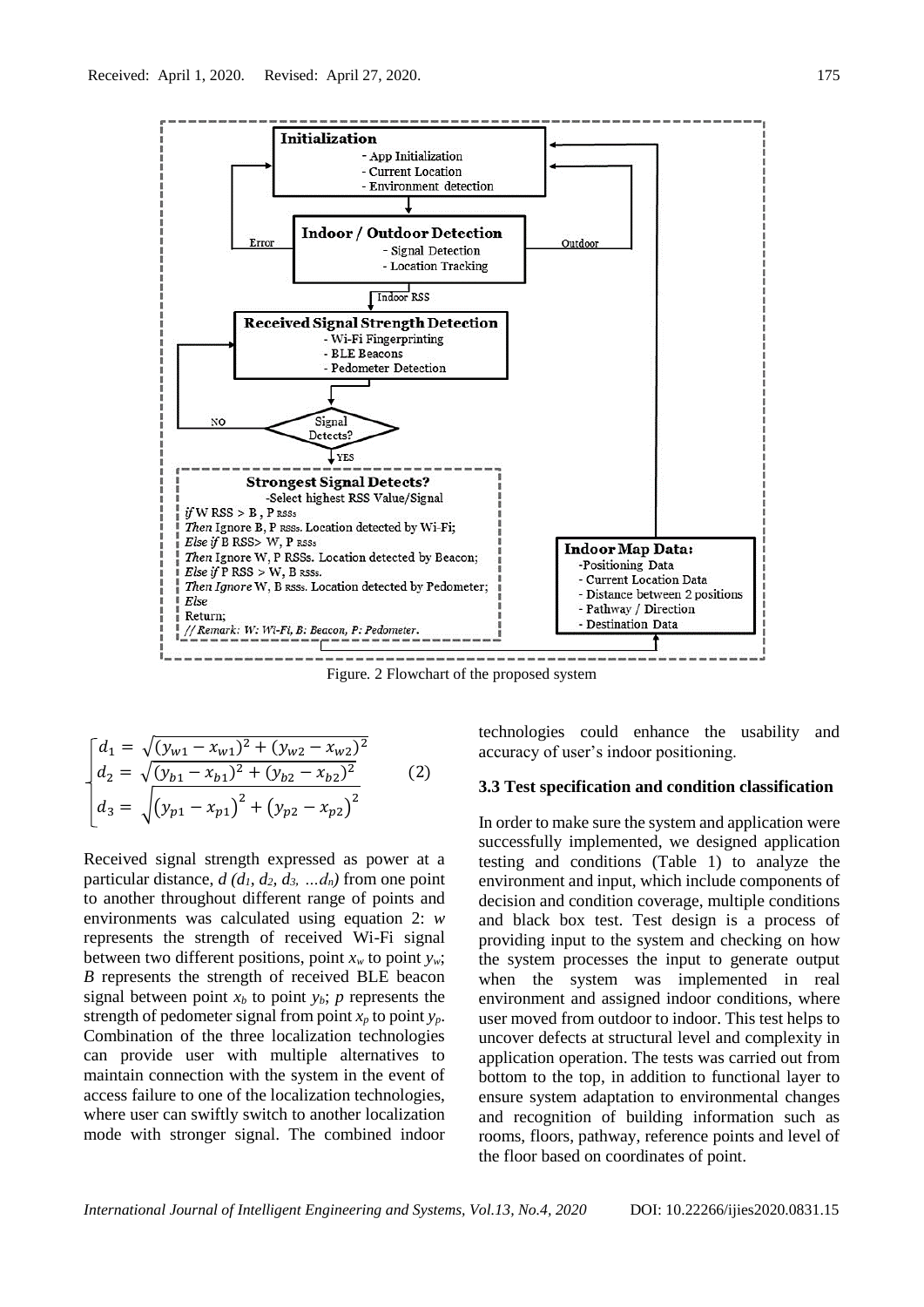| No.            | Input                                   | Expected                      | Actual                         |
|----------------|-----------------------------------------|-------------------------------|--------------------------------|
|                | 1. Store Rooms $=$ $=$ Store Floor      | Registration completed        | Registration completed         |
|                | 2. Enter                                | successfully                  | successfully                   |
| $\mathcal{L}$  | 1. Store Rooms = = Store Floors & &     | Saved rooms/floors into the   | Saved rooms/floors into the    |
|                | $Enter = Register$                      | application                   | application                    |
| $\mathcal{R}$  | 1. Store Rooms = = Store Floors & &     | Registration is not completed | Registration was not completed |
|                | $Enter = Register$                      |                               |                                |
|                | 2. Store Room $=$ $=$ Store Floors      |                               |                                |
| $\overline{4}$ | 1. Store map == Scan SDK result $&&\&&$ | Registration completed        | Registration completed         |
|                | Enter                                   | successfully                  | successfully                   |

Table 2. Example of condition testing and specification

|  | Table 3. Test scenario at assigned location and reference points |  |  |
|--|------------------------------------------------------------------|--|--|
|  |                                                                  |  |  |

| Test Scenario No. 01                                                                                |        |  |                                                      |        |  |  |
|-----------------------------------------------------------------------------------------------------|--------|--|------------------------------------------------------|--------|--|--|
| Purpose: To verify that user's location and entered points are matched with stored data in database |        |  |                                                      |        |  |  |
| Cross-reference: Registration of pre-condition                                                      |        |  |                                                      |        |  |  |
| Complete successful scenario                                                                        |        |  |                                                      |        |  |  |
| User action                                                                                         |        |  | System response                                      |        |  |  |
| 1. User opens the application                                                                       |        |  | System verifies email and password<br>1.             |        |  |  |
| 2. User enters indoor application                                                                   |        |  | System shows points/rooms on first fragment<br>2.    |        |  |  |
| 3. Now user enters their rooms                                                                      |        |  | System shows complete map and provides pathway<br>3. |        |  |  |
| Now user clicks registration<br>4.                                                                  |        |  | Exact location of floors<br>4.                       |        |  |  |
| User logs into the application<br>5.                                                                |        |  |                                                      |        |  |  |
| 6. User sees first fragment (indoor tracking), by sliding                                           |        |  |                                                      |        |  |  |
| user sees second fragment (map), and again by sliding                                               |        |  |                                                      |        |  |  |
| user sees last fragment (graph data)                                                                |        |  |                                                      |        |  |  |
| 7. User searches for rooms on second fragment                                                       |        |  |                                                      |        |  |  |
| Expected: Login successful and room location is given to the user                                   |        |  |                                                      |        |  |  |
| Cross-reference: 02TC2                                                                              |        |  |                                                      |        |  |  |
| Date                                                                                                | Result |  | Version                                              | Run by |  |  |
| $15th$ Dec, 2019<br>Pass<br>1.2<br>Admin                                                            |        |  |                                                      |        |  |  |

We assigned test scenario to verify that user's location and entered points are matched with stored data in database (Table 2). This is a process of giving input to the system and checking on how the system generates output in the application, and analyzing the reference points and database to help system and user meeting the system requirement specifications. The user action and system response were designed to be more effective than existing systems for large-scale application by improving indoor coverage using multiple indoor-based localization technologies namely Wi-Fi, BLE beacon and pedometer. Implementation of user interface and the system itself was successful as user was able to understand and recall the process easily, and use the system with ease when provided with complete information about the location and each task clearly.

### **4. The experimental results and discussion**

The experiment was conducted using BLE beacon, pedometer on smartphone and Wi-Fi access points deployed indoors. A smartphone was used to

track user's location during a walk while carrying smartphone at assigned position. When user stepped on the floor, the system detected the direction and mapped out the path. The experiment involved calibration, path recording, location marking along each fixed point assigned by system developer. These were done to obtain high-quality results and improve accuracy of indoor positioning in different locations and situations.

After preliminary test classification, the key indoor environment was verified and matched with assigned condition based on real-time experiment. Location information of the building were added to the system to investigate current location available around the reference points; the system chose the most suitable indoor localization technique to implement in the application that renders low power consumption, operates in narrow space, and allows for continuity of service from outdoor to indoor.

The results show that the proposed system has properly captured user's current location. The system detects and tracks location via smartphone. The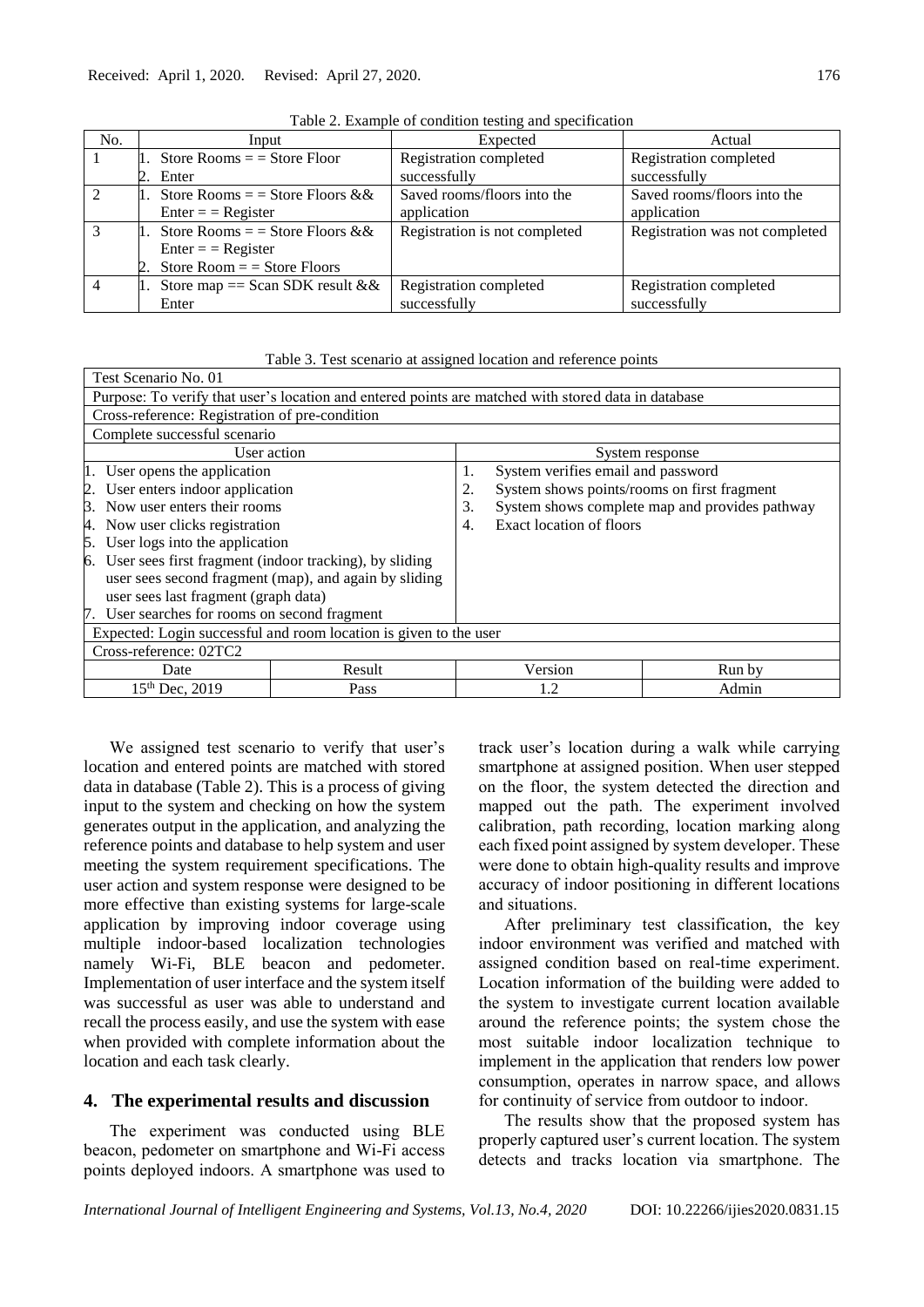

Figure. 3 Assigned position and the recorded path testing at the second floor (left) and third floor (right)



Figure. 4 Indoor location tracking and detection using available signals in real environment (1-4)

system collects location information such as distance between two locations, maps out the direction and user's movement from current location to the target destination. The system captures the real-time data reflecting the current situation. To support the location information, the system relies on the three indoor localization technologies, which signals are detectable using smartphone. The system detects the strongest signal among all available signals, and the smartphone chooses the strongest signal to guide user to the destination.

The study implemented the proposed system on the third floor of JTETI Building (Fig. 3). Several unknown locations were marked as *"F1, F2, F3, F4, F5, F6, F7"* at the second floor, and "*P1, P2, P3, P4, P5, P6, P7"* at the third floor as assigned fixed locations for the user to find and served as reference points. The indoor maps were firstly incorporated into the system with complete map information and floor plans to ensure that the application was able to fetch user's current location. As the user entered the mapped indoor space, the application triggered the indoor map and indicated user's navigation.

The reference points were assigned using real coordinates (longitude and latitude) collected by GPS navigation device. These values were recorded and inputted in the system using ArcGIS software. The experimental results (Fig. 3) show that the proposed system was able to track each reference point. It was also able to track the signals from the available networks and select the strongest signal to be used to measure distance and map out the path. The results (Fig. 4) show that the system could interact with user's device and available signals successfully. The user's device can track the location of the user moving between reference points and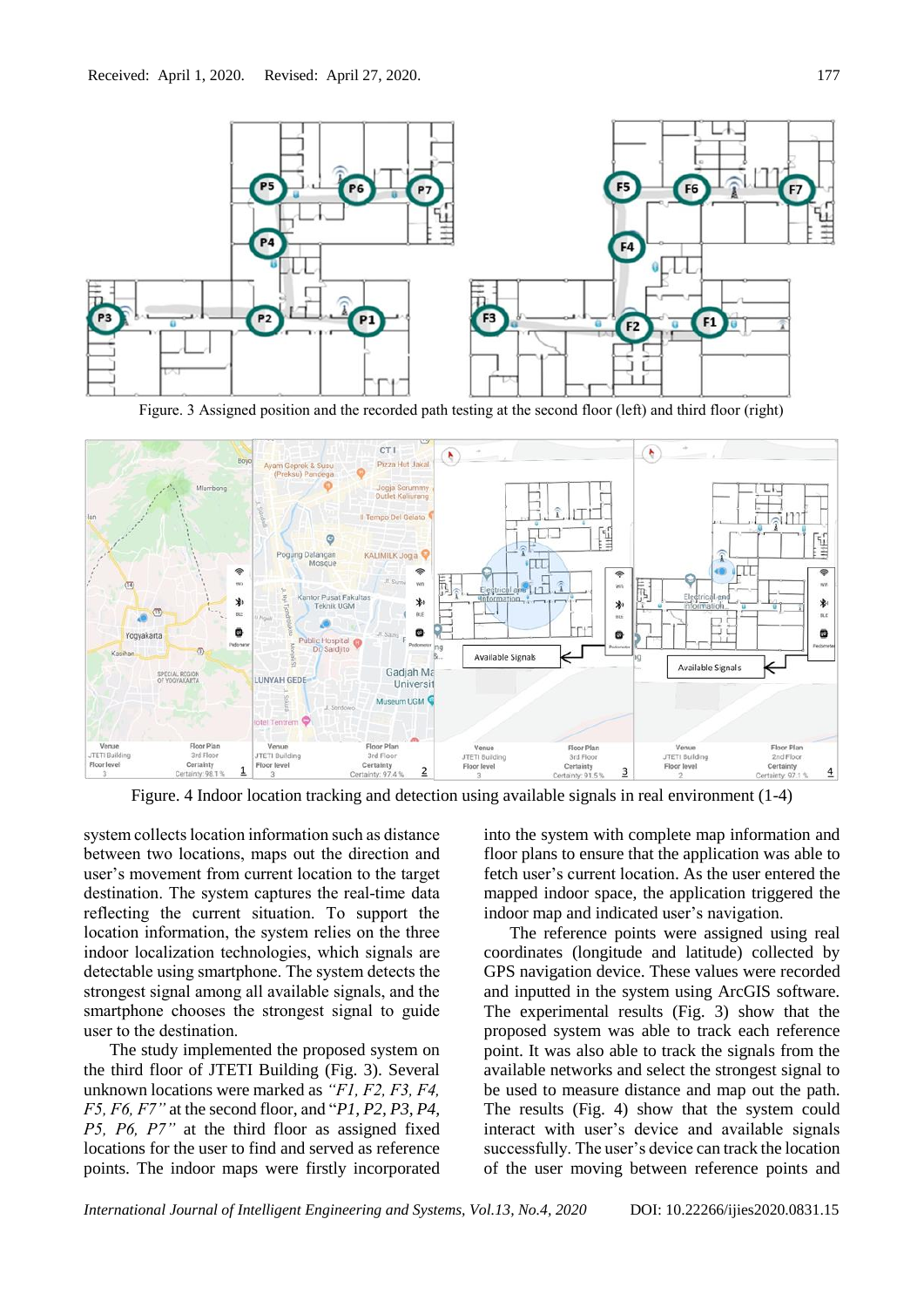transmit signals correctly. The system supports and controls user's movement directly within a specific indoor setting. The system is able to detect various signals from different localization technologies and measure the efficiency based on information transmitted by the devices attached to the base of each location. The system collects information on the pathway as user moves along different points, which information is used as a reference to guide user with indoor navigation.

In real environment, when the user moved from outdoor to indoor space which pathway was already recorded using the proposed Android application, user's current location is continuously tracked using the signal from GPS, which can be switched to other available signals from indoor-based technologies namely Wi-Fi, BLE beacon or pedometer. Once the current location is detected, the application would start listening to the user's indoor position with complete information about the current positioning. The application provides measurement of each step using pedometer, and displays the indoor map to ensure that user enters the indoor space; extra features such as floor id, name and level of the floor provide complete indoor information for user.

Indoor location tracking via Android platform (Fig. 4 labelled as 1,2,3,4) starts by detecting three different signals, which provide location information and map of the area. First, the system detects user's current location; the system (application) obtains location information and an indoor map of the building as the user moves from outdoor to indoor space; incorporation of building plans into the system before system implementation allows the application to automatically zoom in when user positions themselves inside the building (indoor); the system detects the available signals in the area. Location information includes venue, floor plans, floor levels etc. (Fig. 4, right labelled as 3, 4). The map provided by the system based on positioning information has an accuracy of *91.5% at the third floor* and *97.1 % at the second floor*. Accuracy depends on user's current location and the nearest position from assigned points and devices; certainty demonstrates how close the user is to the recorded path and matches the current longitude and latitude with the recorded points, which have been incorporated into the system prior to system implementation. Certainty indicates accuracy in detection of which floor the user is currently in, and the match between the recorded path and current position. The blue dot represents the current position of the user moving around the building, which changes depending on situation in indoor space.

The pathways of the building have specific reference points, which extend to all three floors. They have the same measurements to simplify positioning based on signal strength, set as per predetermined algorithms. However, errors may still occur due to variable signal strength in indoor space, which can be caused by obstacles inside the building such as thick walls and narrow spaces.

The system is able to detect each location accurately and plan the route to direct user from current location to destinations along the reference points.

| $\leftarrow$                            | <b>Indoor Outdoor System</b>                              |                 |                                             | <b>Indoor Outdoor System</b>          |                         | <b>Indoor Outdoor System</b><br>$\leftarrow$ |  |  |
|-----------------------------------------|-----------------------------------------------------------|-----------------|---------------------------------------------|---------------------------------------|-------------------------|----------------------------------------------|--|--|
| <b>WIFI Signals</b>                     |                                                           |                 | <b>BLE Signals</b>                          |                                       |                         | Pedometer                                    |  |  |
| <b>Name</b>                             | <b>Mode</b>                                               | <b>Distance</b> | <b>Name</b>                                 | <b>Mode</b>                           | <b>Distance</b>         |                                              |  |  |
| <b>UGM-Hotspot</b><br>2c:73:a0:0f:2b:2f | <b>[ESS]</b>                                              | 11.66m          | Unknown device<br>C:DC:C8:27:15:E8          | null                                  | 35.5109976<br>62790324  | <b>Steps</b>                                 |  |  |
| <b>UGM-Secure</b><br>2c:73:a0:0f:2b:2e  | [WPA2-EAP+FT/EAP-CCMP]<br><b>[ESS]</b>                    | 13.08m          | Unknown device<br>29:3A:5A:EF:92:9E         | null                                  | 41.6790626<br>26650634  | 4.0                                          |  |  |
| eduroam<br>2c:73:a0:0f:2b:2d            | [WPA2-EAP+CCKM+FT/<br>EAP-CCMPIESSI                       | 13.08m          | Unknown device<br>2D:13:0A:F0:D1:28         | null                                  | 21.5184705<br>1877174   | $698253 \, m/s$ <sup>4</sup>                 |  |  |
| UGM-Hotspot<br>2c:73:a0:0f:2b:20        | [ESS]                                                     | 49.56m          | Unknown device<br>28:D1:34:AD:7F:55         | null                                  | 6.44788007<br>2893823   |                                              |  |  |
| <b>UGM-Secure</b><br>2c:73:a0:0f:2d:6e  | [WPA2-EAP+FT/EAP-CCMP]<br><b>[ESS]</b>                    | 146,28m         | Unknown device<br>2B:2D:F8:09:D7:A1         | null                                  | 13.8190050<br>03320147  |                                              |  |  |
| <b>UGM-Hotspot</b><br>2c:73:a0:0f:2d:6f | <b>IESSI</b>                                              | 184.16m         | <b>KHAMLA-NONALINS</b><br>00:BB:60:86:88:1D | [Landroid.os]<br>.ParcelUuid;@489e22a | 0.12702589<br>318248353 |                                              |  |  |
| PrintServer<br>44:ff:ba:22:ab:80        | [WPA-PSK-TKIP+CCMP]<br>[WPA2-PSK-TKIP+CCMP]<br>[ESS][WPS] | 306.35m         | Unknown device<br>F8:3F:51:8D:FC:26         | null                                  | 30.1553207<br>80411284  |                                              |  |  |
| <b>UGM-Hotspot</b><br>2c:73:a0:0f:20:40 | <b>IESSI</b>                                              | 343.73m         | Unknown device<br>29:3A:5A:EF:92:9E         | null                                  | 41.6790626<br>26650634  |                                              |  |  |
|                                         |                                                           |                 | Unknown device<br>2D:13:0A:F0:D1:28         | null                                  | 19.7325024<br>66971397  |                                              |  |  |

Figure. 3 Detection of signals from Wi-Fi (left), BLE beacon (middle) and pedometer (right)

*International Journal of Intelligent Engineering and Systems, Vol.13, No.4, 2020* DOI: 10.22266/ijies2020.0831.15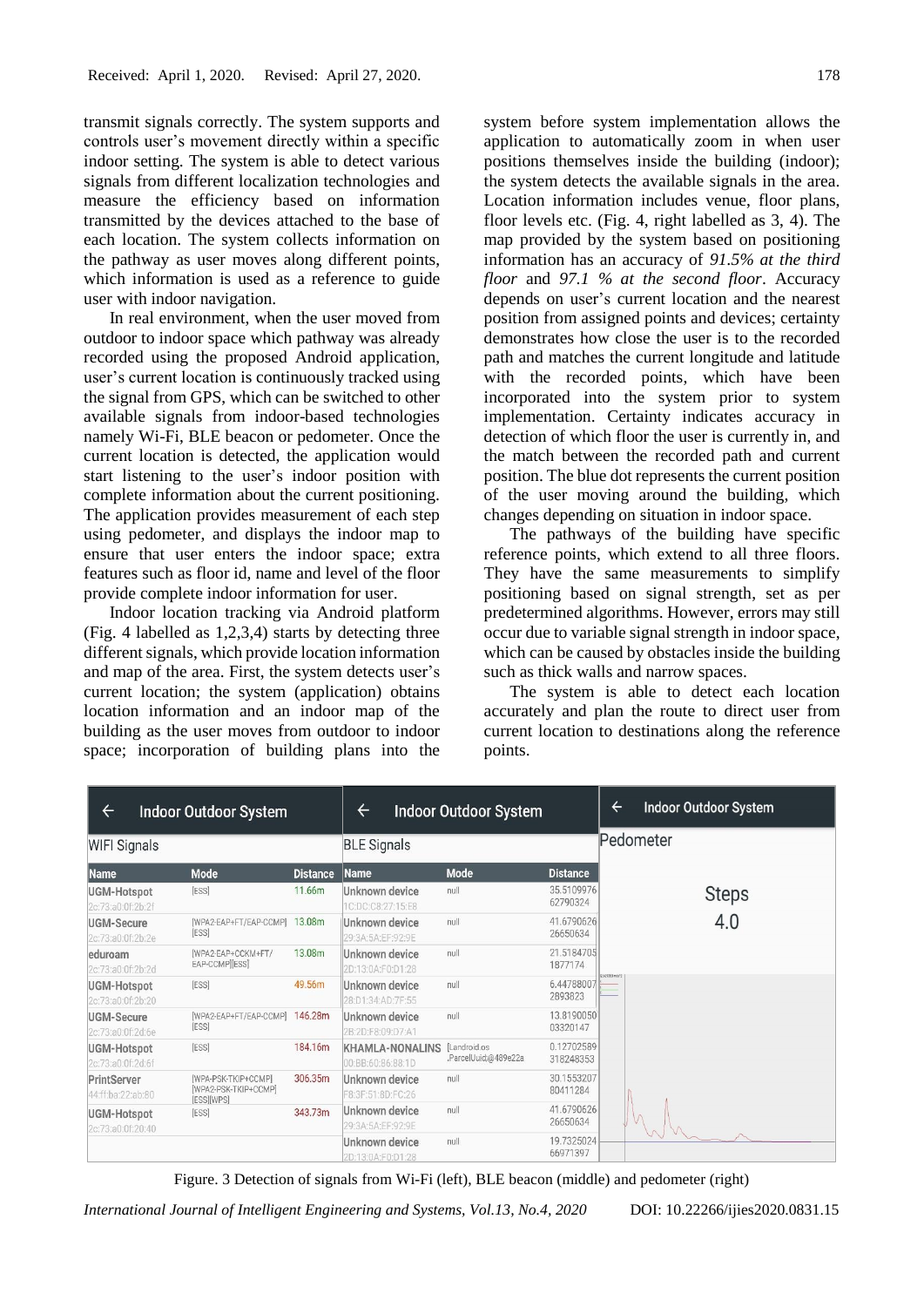Fig. 5 shows the available signals detected by the system as the user moved around the building in search for the strongest signal. The system is able to detect available signals in the covered areas. Essentially, the system has performed as per its intended use – guiding and directing user indoors. Each interface works well and can be improved to facilitate the exchange of information among users directly from the system. The positioning component can be embedded into the infrastructure of the building. The results of the experiment are mostly in line with actual maps and reflect the existing environment. The experiment proved that existing technologies like Wi-Fi, BLE beacon and pedometer can be used in an indoor positioning system without compromising accuracy, while meeting most of the user requirement specification.

We find that this system has performed with high accuracy by demonstrating high level of certainty for indoor localization application. The system is proved reliable in guiding and directing user to destination as they move from outside to inside of the building. In terms of tracking, user's current location matched with the two indicators: recorded path along location coordinates and access points, which assured that the mapped out area is the same as in the recorded floor plan. One factor that continuously involved in the whole process is GPS location coordinates, which is incorporated into the system to detect the floor plan using available signals at a certain location. Indoor signals (BLE beacon, Wi-Fi and pedometer) appeared in the application as user entered the indoor space (Fig. 5). The system detects indoor signals to gain information regarding current location and position that match the recorded indoor maps, and notifies user as they enter or exit indoor space. In addition, positioning of indoor location has been significantly improved by providing location information such as distance between two different positions, direction map as user moves, and display of available signals. The accuracy has remarkably increased to 98.4%, reflecting high level of certainty in indoor navigation. The distance is measured by how close the user is to the reference points and coordinates of a position; the system provides the length of pathway between the two different positions.

It can be seen in the results from another experiment that the positioning slightly deviated as user operated the application and current location was detected. Shown in Fig. 6, the Wi-Fi mode in the transition region outperformed other available signals at the location and at each reference point. However, there is risk in signal instability if the user moves too fast, or in narrow-spaced environment, or due to other



Figure. 5 Indoor experiments by using BLE beacon signal

unexpected factors. Wi-Fi signals are detectable from when the user starts to move, which can be observed in the graph representing signal detection, obtained as the system collects positioning data.

On the other hand, indoor positioning by using BLE beacon as shown in Fig. 7, resulted in indoor localization with high positioning accuracy. BLE beacon graph was generated as the user moved from one position to another to test the application. The graph plotted with time against the signal strength at current location illustrates the fluttering signal strength.

#### **5. Conclusion**

This paper discusses an indoor positioning system using Wi-Fi, BLE 4.0 beacon and pedometer technologies. The study designed a system to direct user using a smartphone application working on an android platform by creating map and providing direction for user to navigate from one location to another indoor. The results show that the system can guide user accurately, be used effectively, and does not require additional components. The combination of the three technologies has improved the performance of the system. User may choose the strongest of available signals supported by the system. The study has achieved satisfactory results by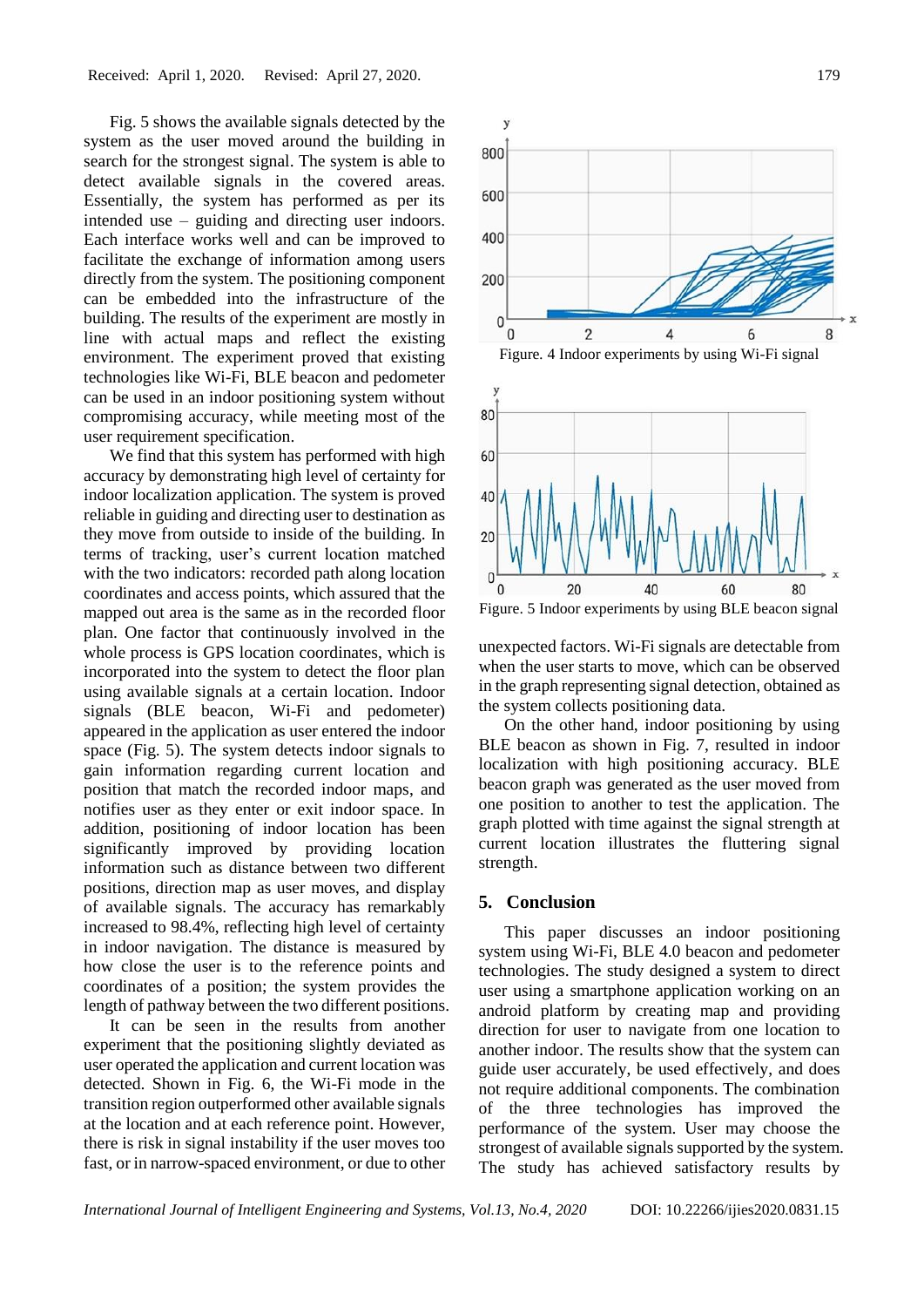combining three approaches to simplify the system workflow so it can be used seamlessly by user. The positioning system based on Wi-Fi, BLE beacon and pedometer can be used in a multi-user environment and in different situations. The system was proven more accurate in pinpointing location indoors than the existing systems.

The indoor localization system presented in this study also provides highlighted path according to the user current location and destination, in addition to being fast responding, secure and robust. These qualities contribute to the authenticity of the system, whereby combination of the three indoor technologies and correct recording prioritize user's interaction in the application. User can see the option for additional points on the map, indoor tracking and data graphs; user's current location and destination are indicated and recorded in the system as they move from outdoor to indoor space.

Future research is needed to compare the performance of the proposed system with other indoor positioning systems. It is also worthwhile to try to integrate the system with existing outdoor positioning systems to create a seamless environment and better performance using smartphones, tablets and other multipurpose devices.

#### **Conflicts of Interest**

The authors declare no conflict of interest.

#### **Author Contributions**

The research was conducted by Khamla Nonalinsavath, Lukito Edi Nugroho, Widyawan and Kazuhiko Hamamoto; this work was carried out as a part of my Ph.D. dissertation; Khamla NonAlinsavath wrote the paper, prepared all related works and collected data from other authors. Lukito Edi Nugroho, Widyawan and Kazuhiko Hamamoto analyzed, revised the data and checked all content of this research; They also acted as supervisors and guided of this research work; all authors had approved the final version.

### **Acknowledgments**

I would like to express my deepest gratitude to my advisors, and colleagues for their technical and/or material support and assistance. Universitas Gadjah Mada and Tokai University are acknowledged for their support and facilitation in this research. I would like to thank the AUN-SEED/Net (ASEAN University Network/Southeast Asia Engineering Education Development Network) Program, JICA (Japan International Cooperation Agency) Project for the financial support.

#### **References**

- [1] Y. Lee and K. Lien, "Location Based Enabled Context Awareness Information Service", In: *Proc. of 2009 International Conference on New Trends in Information and Service Science*, pp. 944–947, 2009. doi: 10.1109/NISS.2009.160
- [2] K. Lee, J. Lee, and M.-P. Kwan, "Locationbased service using ontology-based semantic queries: A study with a focus on indoor activities in a university context", *Comput. Environ. Urban Syst.*, Vol. 62, pp. 41–52, 2017. doi: https://doi.org/10.1016/j.compenvurbsys.2016.1 0.009
- [3] C. Wu, Q. Mu, Z. Zhang, Y. Jin, Z. Wang, and G. Shi, "Indoor positioning system based on inertial MEMS sensors: Design and realization", In: *Proc. of 2016 IEEE International Conference on Cyber Technology in Automation, Control, and Intelligent Systems (CYBER)*, pp. 370–375, 2016. doi: 10.1109/CYBER.2016. 7574852
- [4] T. H. Nyein and A. M. Yi, "Location Based Personal Task Reminder System Using GPS Technology", In: *Proc. of Big Data Analysis and Deep Learning Applications*, pp. 224–230, 2019.
- [5] W. K. Zegeye, S. B. Amsalu, Y. Astatke, and F. Moazzami, "WiFi RSS fingerprinting indoor localization for mobile devices", In: *Proc. of 2016 IEEE 7th Annual Ubiquitous Computing, Electronics Mobile Communication Conference (UEMCON)*, pp. 1–6, 2016. doi: 10.1109/ UEMCON.2016.7777834
- [6] A. A. Kalbandhe and S. C. Patil, "Indoor Positioning System using Bluetooth Low Energy", In: *Proc. of 2016 International Conference on Computing, Analytics and Security Trends (CAST)*, pp. 451–455, 2016. doi: 10.1109/CAST.2016.7915011
- [7] S. S. Saab and Z. S. Nakad, "A Standalone RFID Indoor Positioning System Using Passive Tags", *IEEE Trans. Ind. Electron.*, Vol. 58, No. 5, pp. 1961–1970, 2011. doi: 10.1109/TIE.2010. 2055774
- [8] P. V. Thanh, A. N. Thi, Q. T. T. Thuy, D. C. T. Phuong, V. H. Mau, and D. Tran, "A novel step counter supporting for indoor positioning based on inertial measurement unit", In: *Proc. of 2017 7th International Conference on Integrated Circuits, Design, and Verification (ICDV)*, pp. 69–74, 2017. doi: 10.1109/ICDV.2017.8188641